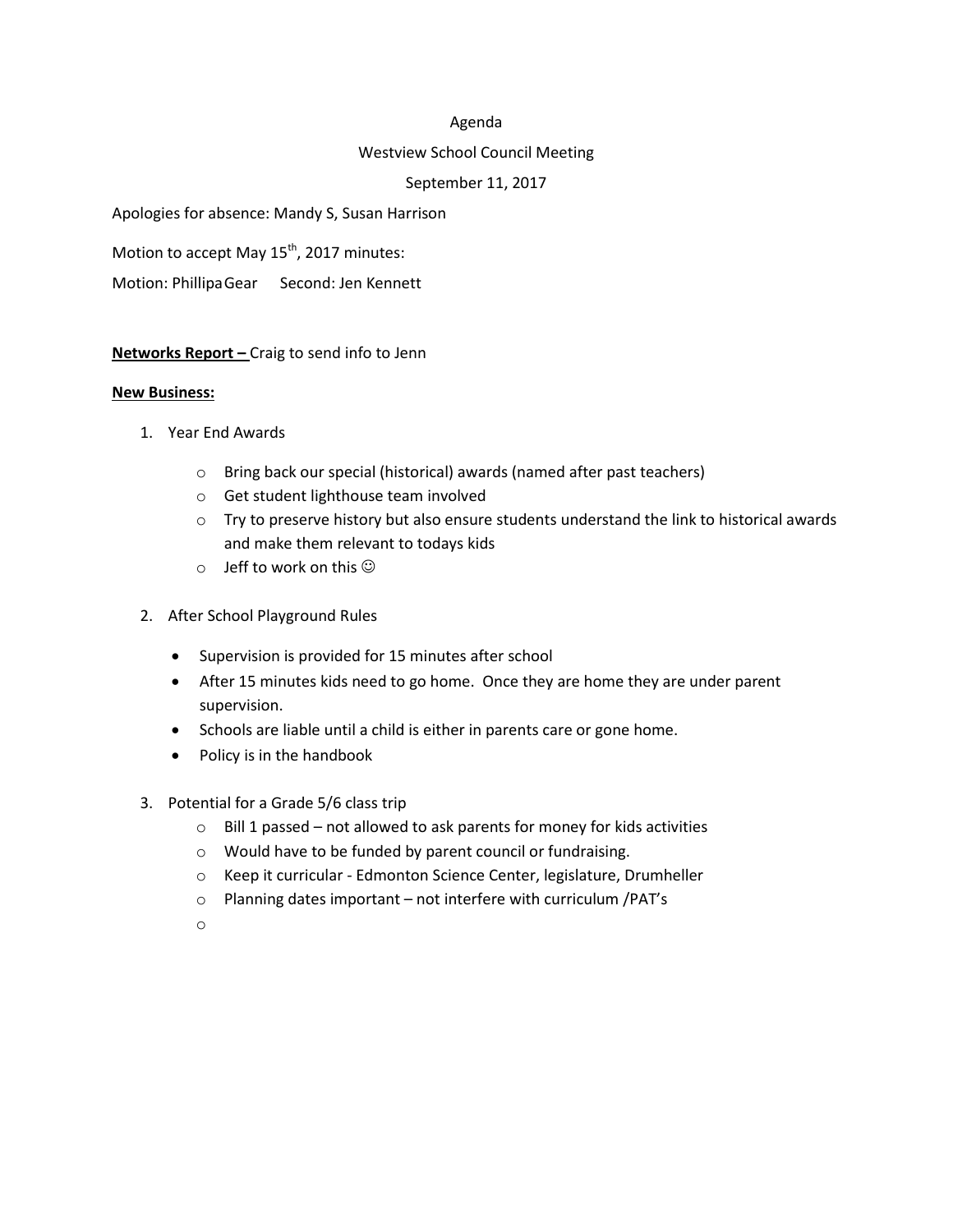# Agenda Westview School Parents Association Meeting September  $11^{\text{th}}$ , 2017

# **Motion to accept May 15th , 2017 minutes:**

Motion: Connie-lee Heath Second: Rhonda Breen

## **Treasurers Report**

Playground: \$ 26 421.44 Casino: \$ 82 043.79 Regular: \$ 1 446.67

- We need to transfer money from playground to regular.
- We do not want to get rid of playground fund until we are sure the city would support this upgrade
- As parents we NEED to call the Pulse line or Parks directly to voice our concerns

## **Requests for Funding**

Requestor: Craig Upper

- $\bullet$  Tech tubs  $-3$ 
	- o \$2500 a piece
	- o Total \$7500

| Motion: Phillipa Gear | Second: Rayan Makarowski | Passed |
|-----------------------|--------------------------|--------|
|                       |                          |        |

- Breakout EDU box
	- o Instead of breaking out of a room you are breaking into a box
	- o \$200 US

Motion: Rayan Mankowski Second: Connie-lee Heath Passed

## **Breakfast Program**

- Started today
- \$4000 from Rotary
- One Rule still sponsoring this year they were recognized by the district last year for their support  $\odot$
- Potential to upgrade room

# **Fundraising**

- M&M Meats YES
	- o Month long
	- o 10% of profits back to the school
	- o November/December
- Growing smiles YES
	- o Wreaths, poinsettias
	- o November 30<sup>th</sup> for delivery dates need to be confirmed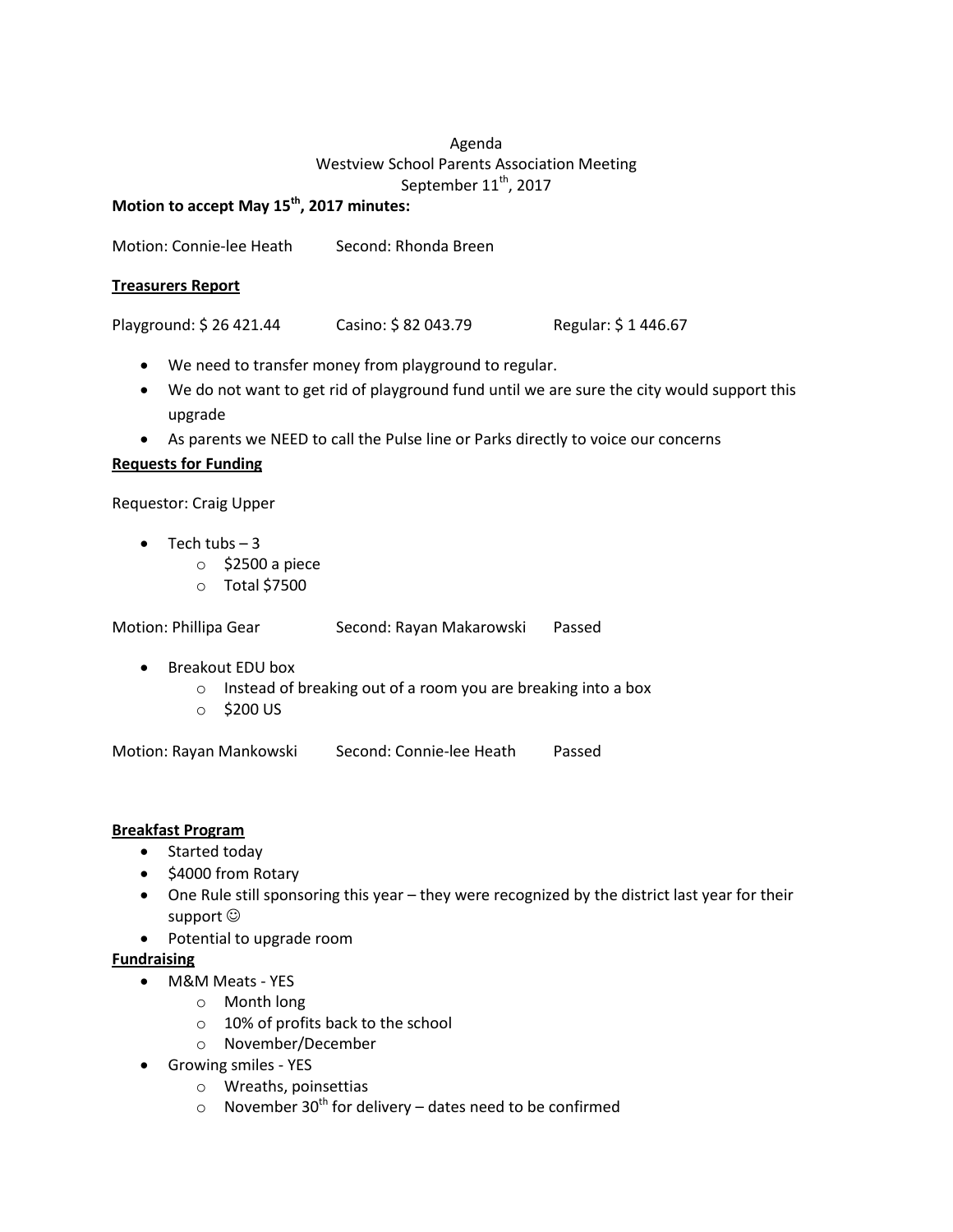- Prairie Gourmet Perogies Nope quality questionable
- QSP YES
- Artzonia Amanda & Mandy?
	- o need parent volunteers
	- o Run from September May

## **Hot Lunch**

- Need new white bins for food (about 24) go for it submit receipt to Connie- Lee
- Need volunteers for hot lunch
- Ordering is open for September/October
- Homemade Mac & Cheese needed for freezer meals  $-$  Susan gets to organize  $\odot$

## **New Business**

- Welcome back BBQ's
	- $\circ$  Thursday September 14<sup>th</sup> lunch time kids only  $\odot$
	- $\circ$  Thursday September 21<sup>st</sup> supper time families
		- Setup/prep  $4:30 5:00$
		- Food serving at  $6$
- Student Handbook
	- o Jeff to email it out for feedback before it is distributed to families
- Where are we on district email emergency contacts
	- o Supposed to be up and running
- Any pictures for yearbook please send to Mandy at [Westviewyearbook16@gmail.com](mailto:Westviewyearbook16@gmail.com)
- $\bullet$  Halloween Dance Amanda start planning  $\odot$

**Next Meeting (Annual General Meeting):** October 10, 2017 **Motion to adjourn: 8:49pm**